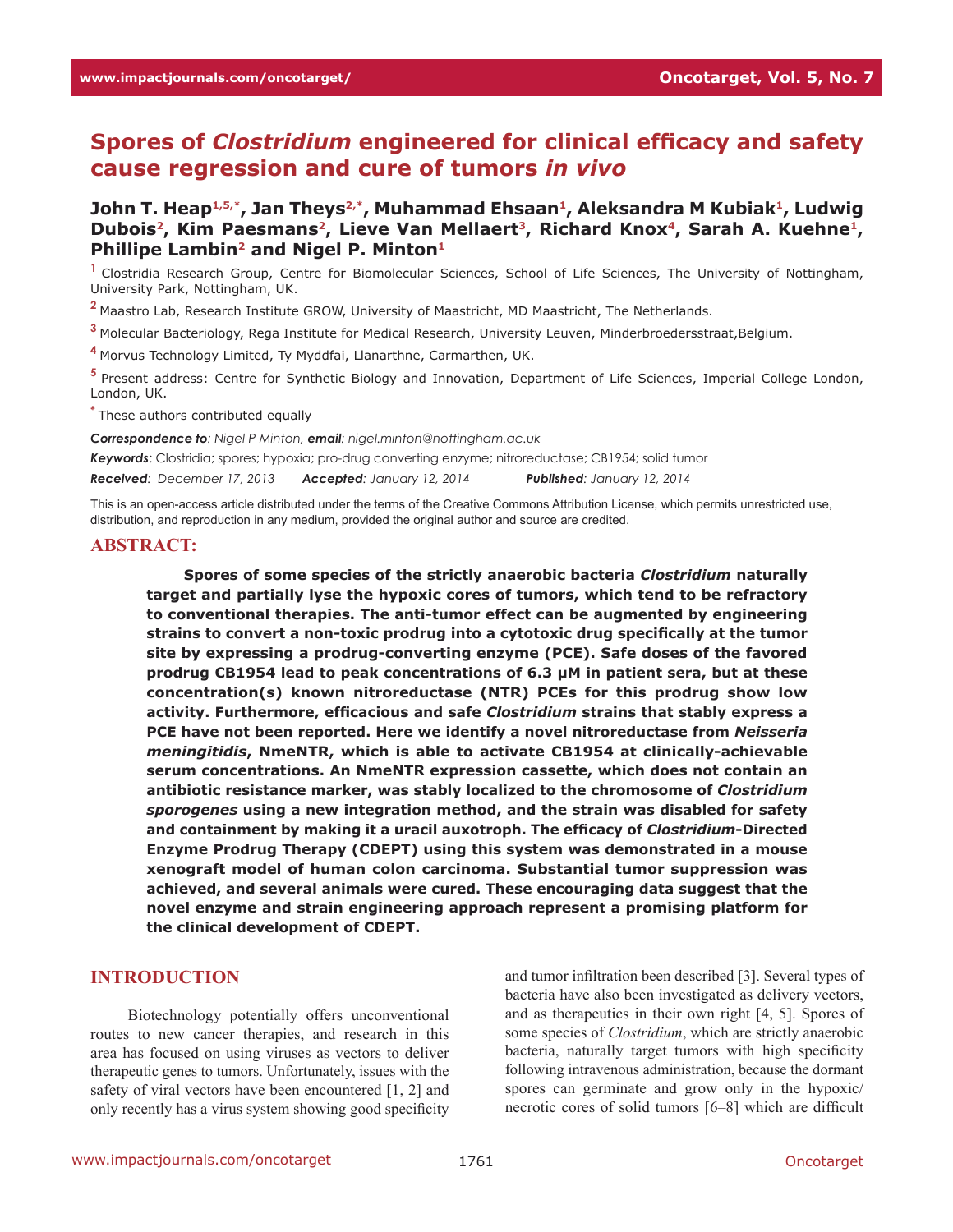to target using viral vectors [9, 10]. The growing bacteria secrete proteases inside the tumor, rapidly digesting the tumor mass. This approach is especially interesting because it directly targets the hypoxic cells in poorly vascular regions which are refractory to conventional treatments. Any *Clostridium* cells entering normal tissue from a colonized tumor would be poisoned by oxygen and die.

Stringent spacial containment by oxygen is an excellent safety feature, absent from treatments using bacteria that are not strict anaerobes [11, 12], but it also allows neoplastic cells at the oxygenated tumor periphery to escape proteolysis [13]. Therefore, we and others have sought to augment the anti-tumor effect of *Clostridium* strains by genetically modifying them to express therapeutic proteins, mainly enzymes which sensitize the tumor to specific chemotherapeutic agents [14–20]. The prodrug CB1954 (5-(aziridin-1-yl)-2,4-dinitrobenzamide) shown in Figure 1 is an attractive candidate because its clinical safety has been demonstrated [21], and because a 10,000-fold increase in toxicity is achieved upon its activation by a suitable nitroreductase (NTR) enzyme to the 4-hydroxylamine (4HX) derivative 5-(aziridin-1-yl)- 4-hydroxylamino-2-nitrobenzamide. The 4HX derivative forms a potent DNA cross-linking agent [22, 23] which, importantly, has been shown to kill both proliferating and non-proliferating cells [24], both of which are present in hypoxic tumor areas.

Encouraging preclinical efficacy data have been achieved with genetically engineered NTR-expressing *Clostridium* [19, 20]. However, for this *Clostridium*-Directed Enzyme-Prodrug Therapy (CDEPT) using CB1954 to be suitable for clinical evaluation, two issues must be addressed. Firstly, the poor kinetics of CB1954 activation by known NTRs must be improved upon. The maximum concentration of CB1954 which can be safely achieved in patient serum is only 6.3  $\mu$ M [21], at which concentration previously-reported enzymes are not saturated. Secondly, a recombinant *Clostridium* strain must be constructed with properties appropriate for clinical application. The DNA encoding the prodrug-converting enzyme should be stably localized to the chromosome rather than carried by a plasmid, antibiotic-resistance gene(s) used during strain construction must be removed, and preferably the organism should be disabled to prevent its growth in the event of a release into the environment. A strain meeting these criteria has not been described in any report to-date. Here we solve each of these problems and demonstrate the efficacy of CDEPT in a mouse xenograft model of human colon carcinoma, using CB1954 and a recombinant *Clostridium* strain potentially suitable for clinical trial.

## **RESULTS**

#### **A novel NTR which efficiently activates CB1954 at clinically-achievable concentrations**

Known enzymes with NTR activity against CB1954 are NAD(P)H-dependent quinone reductases belonging to one of two large protein families, Pfam PF00881 'Nitroreductase' and Pfam PF02525 'Flavodoxin\_2', such as *E. coli* NfnB [25] and *Bacillus amyloliquefaciens* YwrO [26] respectively. We identified homologs of these proteins in the genome sequences of organisms or genomic DNA available in our laboratory (see Supporting Information), and investigated the activity of several of these against CB1954. Each gene encoding a candidate CB1954-activating enzyme was cloned in an *E. coli* expression vector. Crude cell lysates were used in initial screens for functional expression, and then to test for CB1954 nitroreductase activity using an HPLC assay (see Supporting Information). CB1954 was rapidly consumed by cell lysates containing the NfnB homolog from *Haemophilus somnus* 129PT or *Neisseria meningitidis* MC58. Therefore these two enzymes, which we designate HsoNTR and NmeNTR respectively, were studied in more detail.

NmeNTR and HsoNTR were each affinity-tagged, over-expressed, purified, and the CB1954 nitroreductase activities of the purified proteins characterized using the HPLC assay. The reaction products and kinetic parameters of these enzymes with respect to CB1954 and NADH were determined (Table 1). Both NmeNTR and HsoNTR reduce CB1954 only at the 4-nitro group,



**Figure 1: The prodrug CB1954 is a low-toxicity monofunctional DNA-alkylating agent, but can be converted to a much more toxic bifunctional DNAalkylating agent upon 2 x 2-electron reduction of the 4-nitro or 2-nitro group to the corresponding hydroxylamine.** The 4-hydroxylamine is more cytotoxic than the 2-hydroxylamine. Some NAD(P)H-dependent nitroreductase (NTR) enzymes can catalyse this reaction, with varying kinetics and nitro group specificity (see Table 1).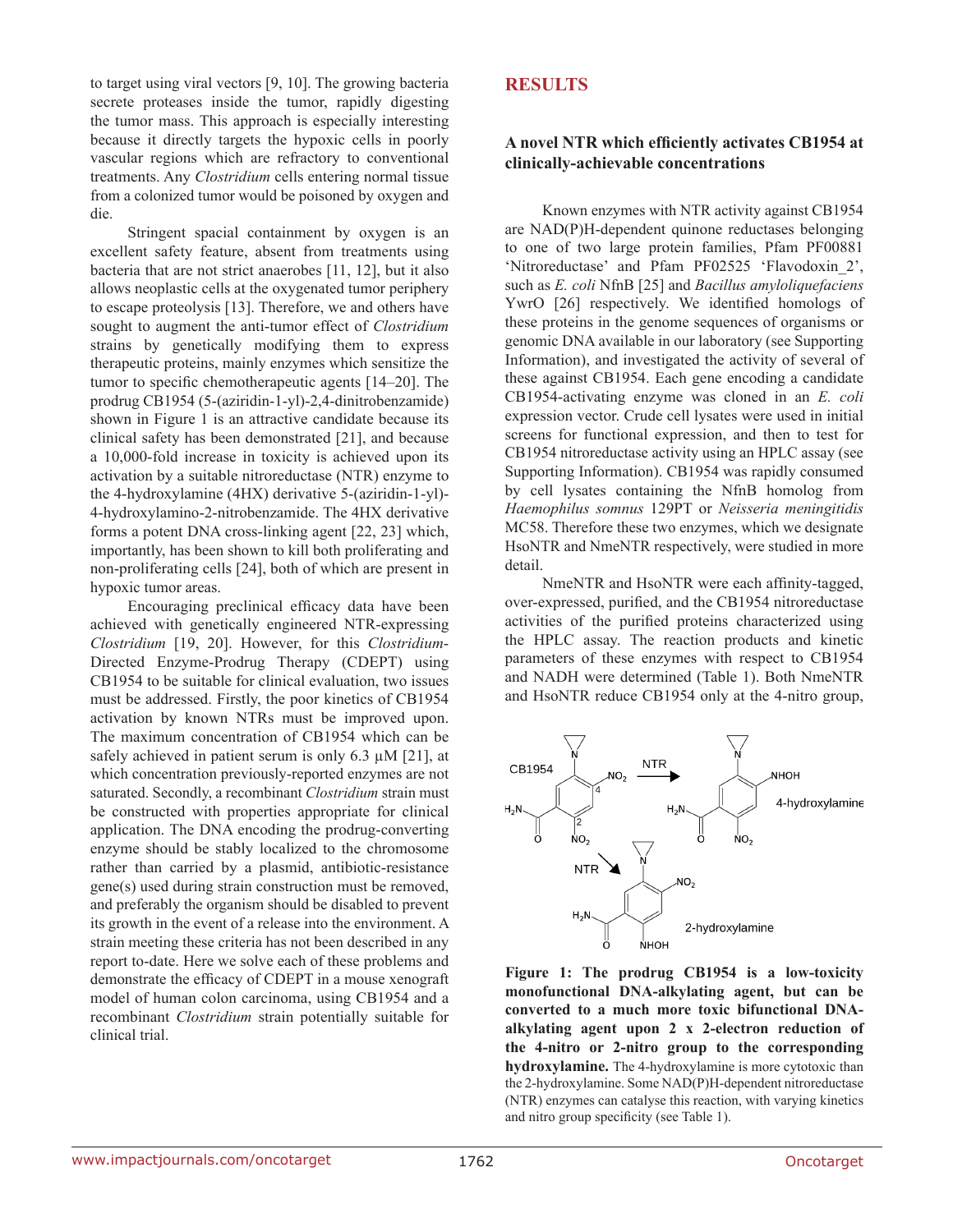| Enzyme                 | $K_{\text{cat}}(S^{-1})$     | $K_{m}^{CB1954}$ (µM)    | $\rm K_{cat}$ /K $_{\rm m}^{\rm CB1954}$<br>$(s^{-1} \mu M^{-1})$ | $K_{\scriptscriptstyle m}^{\ \scriptscriptstyle \, \rm{NADH}}$<br>$(\mu M)$ | Products    | Source / Comment                                                                                                                                                          |
|------------------------|------------------------------|--------------------------|-------------------------------------------------------------------|-----------------------------------------------------------------------------|-------------|---------------------------------------------------------------------------------------------------------------------------------------------------------------------------|
| <b>NmeNTR</b>          | 4.04 (NADH)<br>15.23 (NADPH) | 2.47                     | 1.636 (NADH)<br>6.166 (NADPH)                                     | 188                                                                         | 4HX         | <b>NTR</b><br>from<br>Neisseria<br>meningitidis MC58 (this<br>study). Lowest $K_{m}^{CB1954}$ and<br>highest $K_{cat} / K_{m}^{CB1954}$ values<br>of any reported enzyme. |
| <b>HsoNTR</b>          | 3.5 (NADH)<br>13.13 (NADPH)  | 22.03                    | $0.159$ (NADH)<br>0.596 (NADPH)                                   | 644                                                                         | 4HX         | NTR from Haemophilus<br>somnus 129PT (this study).                                                                                                                        |
| <b>NfnB</b>            | 6                            | 862                      | 0.007                                                             | 6                                                                           | $4HX + 2HX$ | Widely-studied E. coli NTR<br>(Knox et al., 1992).                                                                                                                        |
| NfnB<br>N71S/<br>F124K | 7.5                          | 170                      | 0.044                                                             | 5                                                                           | $4HX + 2HX$ | Mutant obtained by protein<br>engineering (Searle et al.,<br>2004 and Race et al., 2007).                                                                                 |
| <b>HinNTR</b>          | 56.2                         | 690                      | 0.081                                                             | <b>ND</b>                                                                   | 4HX         | NTR from Haemophilus<br><i>influenzae</i> (Theys et al.,<br>2006). Highest $K_{\text{cat}}$ value of<br>any reported enzyme.                                              |
| <b>NfsA</b>            | 2.60 (NADH)<br>20.9 (NADPH)  | 18 (NADH)<br>140 (NADPH) | 0.15                                                              | N <sub>D</sub>                                                              | 2HX         | A second E. coli NTR (Vass<br>et al., 2009).                                                                                                                              |
| <b>BliNTR</b>          | 6.4                          | 30                       | 0.213                                                             | 820                                                                         | 4HX         | <b>NTR</b><br>from<br>Bacillus<br>licheniformis (Emptage<br>et al., 2009.)                                                                                                |
| FRase I<br>F124W       | 26.6                         | 259                      | 0.103                                                             | <b>ND</b>                                                                   | 4HX         | Mutant of FRase I from<br>Vibrio fischeri obtained by<br>protein engineering (Swe<br>et al., 2012).                                                                       |

The enzymes shown include those with the most favourable values reported for  $K_{\text{car}}$ ,  $K_{\text{cm}}^{\text{CB1954}}$ , and  $K_{\text{car}}$ ,  $K_{\text{cm}}^{\text{CB1954}}$ .

producing the highly toxic 4HX derivative. This contrasts with the widely-studied *E. coli* NfnB which reduces CB1954 at either the 4-nitro group or 2-nitro group, producing equimolar quantities of the 4HX derivative and much less toxic 2-hydroxylamine (2HX) derivative (5-(aziridin-1-yl)-2-hydroxylamino-4-nitrobenzamide)

[27, 28]. Moreover, the kinetic parameters of HsoNTR and NmeNTR differ dramatically from those of *E. coli* NfnB and other published enzymes (Table 1). Crucially, NmeNTR is the first reported enzyme with a  $K_{m}^{\text{CB1954}}$  lower than  $6.3 \mu M$ , the maximum concentration of CB1954 which can be safely achieved in patient serum. NmeNTR would therefore approach saturation with CB1954 in a therapeutic regime using the maximum clinicallyrecommended dose, so the prodrug would be efficiently activated and high levels of tumor-specific cytotoxicity achieved.

## **Construction of NTR-expressing** *Clostridium*  **strains that are stable, disabled, and lack antibiotic marker genes**

To establish whether the apparently superior kinetic properties of NmeNTR would result in improved therapeutic performance, we sought to construct and compare strains of *Clostridium sporogenes* NCIMB 10696 expressing either NmeNTR or the most-studied CB1954 activating enzyme *E. coli* NfnB in an *in vivo* model. *C. sporogenes* NCIMB 10696 is one of the tumor-targeting *Clostridium* strains currently most studied as a potential therapeutic agent [16–20] along with *Clostridium novyi* NT [29–32].

In previous CDEPT studies nitroreductases have been expressed using autonomous plasmids, but these exhibit segregational instability [33], causing the proportion of plasmid-containing cells in a population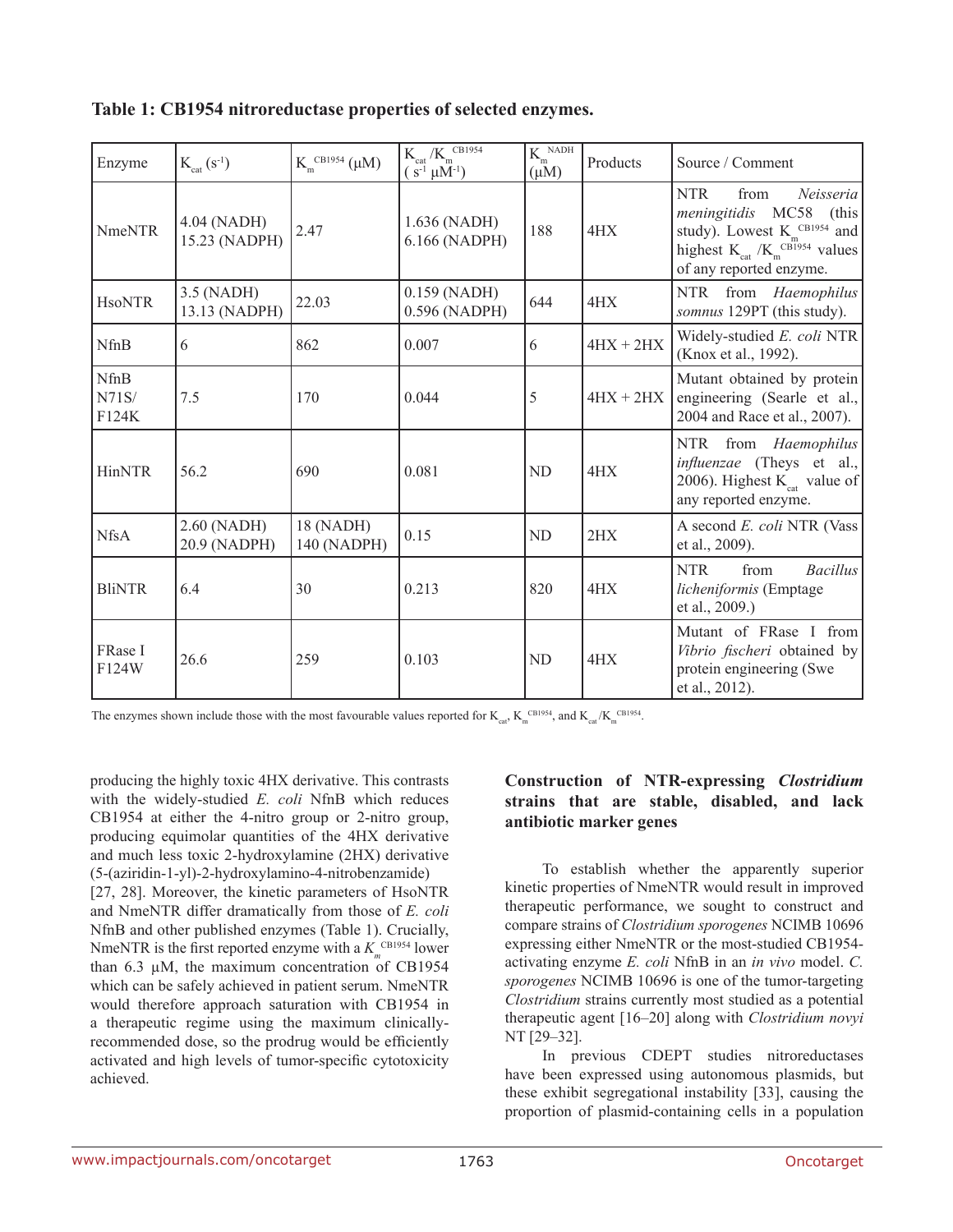to decrease during growth. Therefore expression of a plasmid-borne NTR is likely to be poor and heterogenous in a tumor colonized through many generations of bacterial growth [34] following the initial infiltration of a small number of plasmid-containing spores. Plasmids also carry a risk of transfer to other organisms. To overcome these issues, we opted to use expression constructs localized to the chromosome, which has complete segregational stability and no mechanism for transfer. The insertion of heterologous expression constructs into the chromosome



**Figure 2: Construction and** *in vitro* **characterization** 

**of** *C. sporogenes* therapeutic strains. (*A*) Chromosomal *pyrE* locus of therapeutic strains and control strains. WT, wild type; Δ*pyrE*, a mutant constructed previously by integrating the 'empty' cloning site (*lacZ*') of pMTL-JH27 [37]; N1, the strain containing a NmeNTR expression cassette; E1, the strain containing an *E. coli* NfnB expression cassette; angled arrows, *fdx* promoter. (*B*) Successful integration shown by PCR using chromosome-specific primer Csp-pyrD-sF2 in combination with insert-specific primer M13F. MW, 2-Log DNA Ladder (NEB) molecular weight marker; plasmid, pMTL-JH27 derivative containing NmeNTR or NfnB cassette accordingly; WT, wildtype *C. sporogenes* genomic DNA; N1 and E1, genomic DNA from strain N1 or E1 respectively. (*C*) Functional expression of NmeNTR and NfnB, in strains N1 and E1 respectively, indicated by specific menadione reductase activities in cell lysates. Data shown are the mean of three independent experiments, error bars show standard deviation. N1 and E1 show specific menadione reductase activities elevated above the background activity of endogenous quinone reductases seen in WT and Δ*pyrE*. (*D*) NTR-expressing and control strains are equally able to form spores. Strains were grown in complex medium (TYG) for five days, heated to inactivate vegetative cells, and spore titres were determined by plating. A non-sporulating Δ*spo0A* mutant constructed previously [35] is included as a control. Data shown are the mean of three independent experiments, error bars show standard deviation.

of tumor-targeting *Clostridium* sp. has not previously been reported, but is now possible using methods for chromosomal integration in *C. sporogenes* that we have recently developed [35–37].

An expression cassette was constructed using a strong, constitutive promoter derived from the ferredoxin gene *fdx* of *C. sporogenes* to direct expression of NmeNTR from a synthetic coding sequence sequence with codon usage optimized to suit *C. sporogenes*. A similar expression cassette for *E. coli* NfnB was also constructed. The NmeNTR expression cassette was initially inserted into the *C. sporogenes* chromosome using the ClosTron method [35, 36] which employs a modified bacterial Group II intron (a type of mobile retro-element [38]) to deliver the sequence of interest. Recombinant clones were isolated using the antibiotic erythromycin, resistance to which is conferred by the marker gene *ermB* within the insertion. As antibiotic resistance is undesirable in therapeutic strains, subsequent removal of *ermB* from the chromosome using FLP recombinase was attempted, but was unsuccessful (see Supporting Information).

To circumvent the need for marker removal, we used our recently-developed integration method ACE, in which an antibiotic selection marker need not be incorporated into the chromosome along with the expression cassette [37]. NmeNTR and *E. coli* NfnB expression cassettes were inserted into the *C. sporogenes* chromosome using integration vector pMTL-JH27, which targets *pyrE*, a gene involved in pyrimidine biosynthesis. By inactivating *pyrE* during integration, recombinant cells are also uracil auxotrophs and effectively disabled from growth in the environment. The concept of disabling a strain to ensure containment was proposed at the advent of recombinant DNA technology [39] and has recently been applied to restrict *Salmonella* amino acid auxotrophs to tumors [11, 12]. Using this approach, the desired recombinant *C. sporogenes* strains containing *E. coli* NfnB and NmeNTR were readily obtained, and were designated E1 and N1, respectively (Figure 2*A* and *B*). The 'empty' vector pMTL-JH27 was previously used to generate a *pyrE* mutant without an expression cassette [37] which we used as a control in this study (Figure 2*A*).

#### **Strain characterization** *in vitro*

To determine whether the heterologous nitroreductases were functionally expressed by strains E1 and N1, we measured the menadione reductase activity in cell lysates of these strains and compared them to the wild type and the *pyrE* mutant. Cells lysates of both E1 and N1 contained menadione reductase activity elevated significantly above the endogenous levels measured in the controls (Figure 2*C*).

The disablement of E1, N1 and the *pyrE* mutant was confirmed by sub-culturing cells of these strains and the wild type from the complex medium TYG onto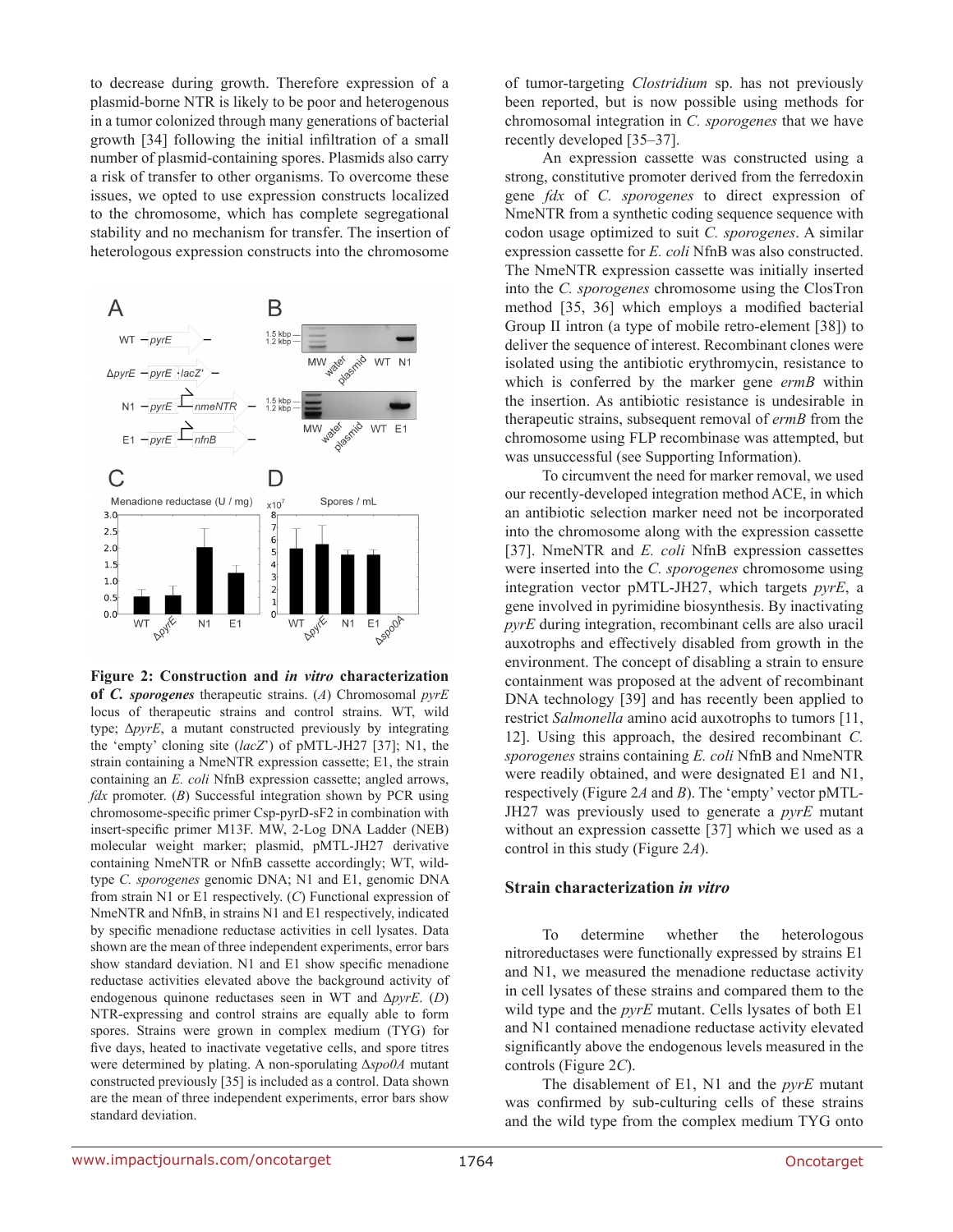plates of a defined growth medium either with or without supplementary uracil. The wild type grew equally well with or without the uracil supplement, whereas E1, N1 and the *pyrE* mutant were unable to grow without exogenous uracil, confirming their disablement, a uracil auxotrophic phenotype.

CDEPT depends upon the ability of *Clostridium* to form spores, the metabolically-dormant, highly-robust form suitable for intravenous administration and for long periods of storage. Therefore it was necessary to determine whether the ability of the recombinant strains to form spores had been affected by the inactivation of *pyrE*, the addition of the NTR expression cassettes, or the subculturing steps during the genetic modification procedure. The wild type, E1, N1 and the *pyrE* mutant were cultivated in TYG broth, in which the wild type forms spores over time. A *spo0A* mutant, which is completely unable to form spores, was also included as a control [35]. Samples taken over several days were heated to inactivate vegetative cells, and the titre of heat-resistant colony-forming units (corresponding to viable spores) was determined by dilution plating (Figure 2*D*). The *spo0A* mutant formed no colonies following heat treatment, confirming that the procedure inactivated all vegetative cells. E1, N1 and the *pyrE* mutant were all able to form spores, and did so at the same rate as the wild type, and to the same final titer.

#### **CDEPT treatment of tumors** *in vivo*

Since strains E1 and N1 express stably-integrated NTR under the regulatory control of a strong promoter without inclusion of any antibiotic resistance gene, we next determined whether administration of these clinically-applicable strains in combination with prodrug administration to tumor-bearing animals would result in anti-tumor efficacy. To do so, we compared the effect in animals that received (1) no treatment, (2) CB1954 prodrug alone, (3) sham treatment (spores and vehicle), (4) *pyrE* mutant control spores in combination with CB1954 and (5) N1 or E1 spores in combination with CB1954, each in a standard experimental tumor growth delay setting. This choice of groups allowed us to compare the contribution of the two major improvements reported here, stable integration and improved enzyme kinetics. Spores were collected, quantified and intravenously administered at a concentration of  $5x10<sup>7</sup>$  cfu per animal when tumors reached a volume of  $\sim$ 250 mm<sup>3</sup>, followed five days later by sham or prodrug administration. Colonization evaluation in randomly chosen tumors from each group (n≥14 per group) showed equal numbers of the *C. sporogenes* cells per g tumor tissues for all strains, with >99% of cfu being in the metabolically active vegetative form. Colonization was also confirmed by gram staining. In tumors, *C. sporogenes* vegetative cells are visible as purple, gram-positive rods (Figure 3*C*). Disablement of the strain by knocking out *pyrE* thus did not affect the excellent tumor-colonizing capacity of *C. sporogenes*. In line with our previous observations [19] administration of prodrug alone did not result in any effect, and only a small (non-significant) growth delay was observed upon administration of spores alone (sham) or control spores in combination with CB1954 (Figure 3 *A*). Strikingly, combining spores of strain E1 or N1 with CB1954



**Figure 3: The NTR-expressing therapeutic strains are efficacious in CB1954 therapy** *in vivo***.** (*A*) Growth curves of HCT116 tumors treated as indicated in the legend. Spores (5 x 10<sup>7</sup>) were injected on day 0 when tumors reached a volume of ~250 mm<sup>3</sup> and CB1954 prodrug (15 mg/kg) or sham treatment was given for 5 consecutive days starting at day 5 post spore injection. Data shown are average  $\pm$ SEM. (*B*) Growth delay of individual tumors in the different groups. Growth delay is defined as the time for the tumor to reach three times its volume at the start of the prodrug or sham treatment. Statistical differences between groups are calculated using the non-parametric Mann-Whitney test (\*, p<0.05; \*\*, p<0.01; \*, p<0.001) (C) Representative gram staining of tumor sections showing colonization of the tumor by *C. sporogenes* vegetative cells following spore administration, germination in the tumor, and outgrowth. *C. sporogenes* vegetative cells are visible as gram-positive purple rods and reside in the necrotic area of the tumor. HCT116 nuclei (pink) are counterstained with iodine solution.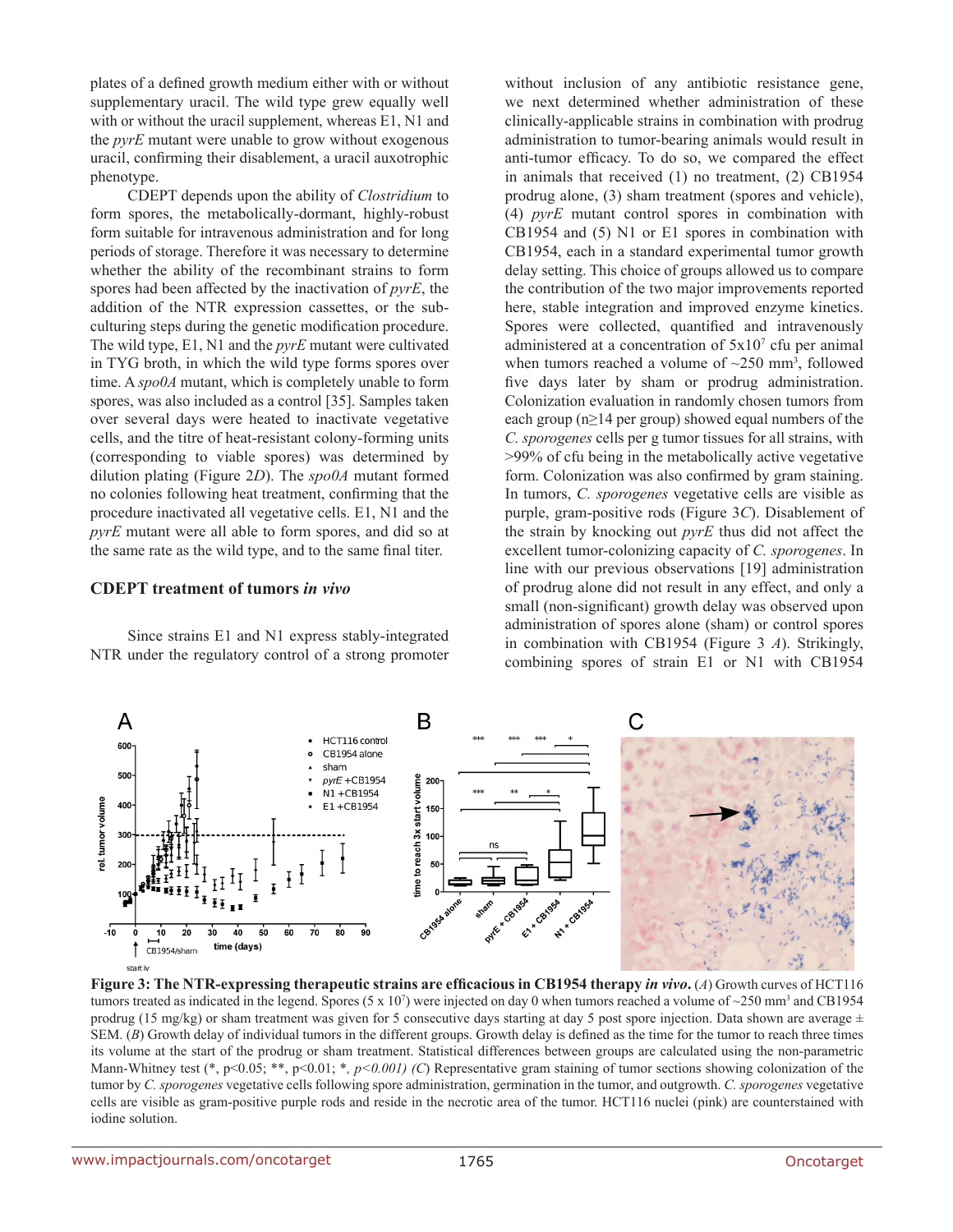resulted in a significant growth delay, the effect being most pronounced for N1 (p<0.001, Figure 3 *B*). This suggests that the superior kinetic properties of NmeNTR, which allow conversion of the prodrug to its toxic derivative at a much lower concentration than *E. coli* NfnB, contribute substantially to the observed effect. The most striking effect we observed was the disappearance of several tumors in both CDEPT groups. In the E1/CB1954 group, two out of 16 tumors completely disappeared and in the N1/CB1954 four out of 16 tumors completely disappeared (Figure S1). During the treatment, a mild and transient weight loss could be observed and the animals recovered completely during further follow-up time.

## **DISCUSSION**

The poor activity of known nitroreductases at clinically-relevant CB1954 concentrations has led to several previous attempts to obtain an enzyme with more suitable kinetic properties, by screening native enzymes [26, 40–43] and/or protein engineering [43–47] with some success. However, NmeNTR, the *N. meningitidis* homolog of *E. coli* nitroreductase NfnB reported here, is the first example of an enzyme with a  $K<sub>m</sub><sup>CB1954</sup>$  value that can be exceeded by the clinically-achievable serum concentration of the prodrug. This  $K_m^{\text{CB1954}}$  value (2.47  $\mu$ M) is also sevenfold lower than the lowest previously reported (NfsA, 18 µM, Table 1). This key improvement makes NmeNTR much more suitable for clinical application than other known enzymes.

NmeNTR reduces only the 4-nitro group of CB1954, producing the highly-cytotoxic 4HX derivative, unlike *E. coli* NfnB which produces both the 4HX and 2HX derivatives in similar proportions [27, 28]. Among the enzymes whose CB1954 nitroreductase activity has now been characterized, specificity for the 4-nitro group appears to be typical (Table 1). *E. coli* NfnB, although the most widely studied CB1954 nitroreductase, is unusual in this respect. The 4HX derivative is far more cytotoxic than the 2HX derivative [22] which suggests that an enzyme such as NmeNTR with specificity for the 4-nitro group would lead to greater tumor-specific cytotoxicity.

By localizing expression cassettes to the chromosome using double crossover homologous recombination, we have constructed stable strains that lack both antibiotic resistance markers and any mechanism for transfer of the heterologous sequence. This feature represents a major improvement over previous studies in terms of efficacy and safety, as the instability of known plasmid replicons in *C. sporogenes* has been established [33] and transfer of natural and recombinant conjugal plasmids and transposons is known to occur in *C. sporogenes* and close relatives.

*C. sporogenes* is naturally confined to the hypoxic tumor core by oxygen, and the disabling *pyrE* mutation we introduce would serve to severely limit growth of modified strains in the environment in the event of accidental release from a clinical setting. Tumor containment and/ or targeting features have been described for other recombinant bacterial strains with anti-tumor potential, such as *Salmonella* [11, 12]. The use of elegant synthetic regulatory mechanisms has also been proposed for containment [4] but we are cautious of their use for this purpose, and suggest that physiological mechanisms may be more appropriate. Any system in which containment depends upon the continued function of introduced component(s) will be vulnerable to failure through spontaneous loss-of-function mutations. Such mutations are inevitable at some frequency, and mutants would have a selective advantage for growth outside the tumor, so these systems would be inherently fragile. In contrast, no loss-of-function mutation is likely to allow an auxotrophic mutant of a strict anaerobe, as reported here, to escape the tumor environment.

Our approach to constructing stable, disabled, antibiotic marker-free strains of *Clostridium* expressing heterologous genes represents a platform for future efforts to build upon, as it provides a tumor-specific delivery system for the development of safe and effective gene therapies. The novel PCE NmeNTR in combination with CB1954 is a promising candidate. Besides cytotoxicity, strains could be engineered to have additional clinicallyuseful properties. For example, we are currently working to enable imaging of tumors undergoing *Clostridium* therapy via clinically-relevant imaging modalities such as PET. With the key strain engineering challenges overcome, a clinical trial to realize this therapy is now in prospect.

## **METHODS**

Full methods are given in SI Appendix, Methods.

## **Enzyme characterization**

Genes encoding homologs of *nfnB* and *ywrO* were PCR-amplified from genomic DNA or cell lysates. *E. coli* expression plasmids for each gene were constructed by standard methods. Menadione reductase activities of lysates of *E. coli* cells containing the expression plasmids were determined using a spectrophotometric assay, and CB1954 nitroreductase activities of lysates were determined using an HPLC assay. Specific activities were calculated using protein concentrations of lysates determined using the Bradford assay. The 4HX and 2HX derivatives of CB1954 were identified with reference to standards, their known absorbance spectra, and their anticipated column retention times. For determination of kinetic parameters using the same CB1954 nitroreductase assay, NTR expression plasmids were modified to encode C-terminal 6xHis tags, and enzymes were purified using a Novagen His-Bind kit.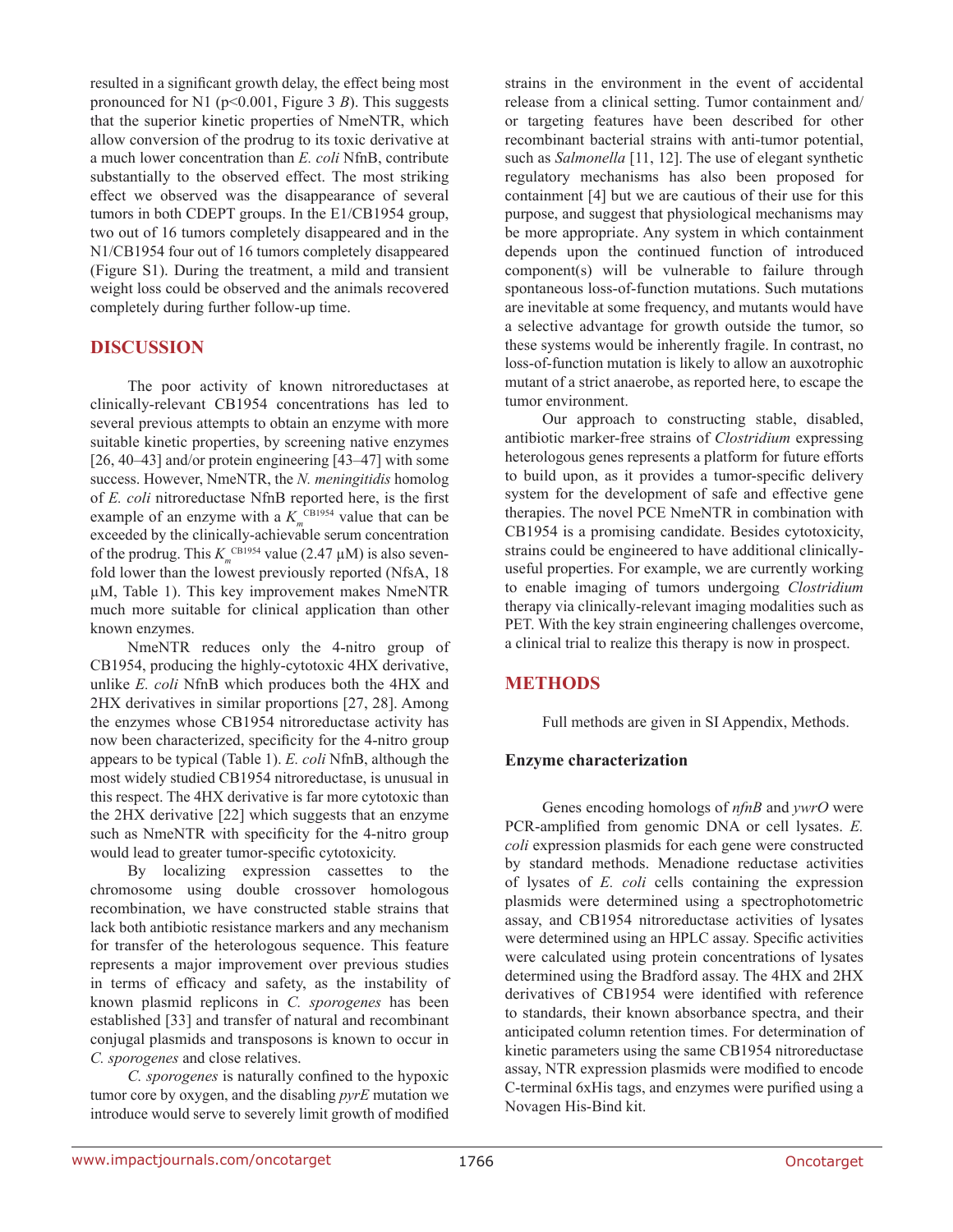#### **Construction of recombinant** *C. sporogenes*

Morvus Technology Ltd.

#### *C. sporogenes* was cultured anaerobically. Plasmids were transferred to *C. sporogenes* by conjugation from an *E. coli* donor as described previously [33]. Expression cassettes for NmeNTR and *E. coli* NfnB were constructed using derivatives of the *fdx* promoter from *C. sporogenes* and a synthetic, codon-optimized gene (Entelechon GmbH). Expression cassettes were initially inserted into the *C. sporogenes* chromosome using the *pyrF*specific Group II intron plasmid pMTL007C-E2::CsppyrF-595s, and FLP-mediated removal of the *ermB* attempted as described previously [36]. Subsequently, expression cassettes were inserted into the *C. sporogenes* chromosome using the *pyrE* integration plasmid pMTL-JH27 as described previously [37].

#### **Characterization of recombinant** *C. sporogenes*

Menadione reductase activities of lysates of *C. sporogenes* cells were determined to establish functional expression of the heterologous NTRs. Uracil auxotrophy / prototrophy was determined by sub-culturing fresh *C. sporogenes* colonies grown on the complex medium TYG onto plates of the defined growth medium MI either with or without supplementary uracil. Spores titres were determined as colony-forming units resistant to heattreatment at 80 °C for 20 minutes.

#### **Mouse xenograft tumor model**

Human colorectal HCT116 carcinoma cells were injected subcutaneously into adult NMRI nu/nu mice. Tumor volumes were determined three times per week using calipers.  $5x10^7$  spores were administered when tumors reached a volume of  $\sim$ 250 mm<sup>3</sup>, and sham or prodrug treatment was started five days later. CB1954 was administered intraperitoneally at a concentration of 15 mg/kg for five consecutive days. At the end of the follow-up period, colonization levels were determined in tumors and normal tissues as described previously [48]. Tumor growth delay was determined as the time from the start of the treatment necessary for a tumor to triple in volume. Statistical significance was tested using a nonparametric Mann Whitney test. All animal testing was performed in accordance with local institutional guidelines and approved by the Animal Ethics Committee.

## **ACKNOWLEDGEMENTS**

This work was supported by Biotechnology and Biological Sciences Research Council (BBSRC) grant BB/ G016224/1, ZonMw grant ID 43 40 0009, The University of Nottingham, the University Hospital of Maastricht and

## **REFERENCES**

- 1. NIH. Assessment of adenoviral vector safety and toxicity: report of the National Institutes of Health Recombinant DNA Advisory Committee. Hum Gene Ther. 2012; 13:3– 13.
- 2. Hacein-Bey-Abina S, Garrigue A, Wang GP, Soulier J, Lim A, Morillon E, Clappier E, Caccavelli L, Delabesse E, Beldjord K, Asnafi V, MacIntyre E, Dal Cortivo L, Radford I et al. Insertional oncogenesis in 4 patients after retrovirusmediated gene therapy of SCID-X1. J Clin Invest. 2008; 118:3132–3142.
- 3. Breitbach CJ, Burke J, Jonker D, Stephenson J, Haas AR, Chow LQ, Nieva J, Hwang TH, Moon A, Patt R, Pelusio A, Le Boeuf F, Burns J et al. Intravenous delivery of a multimechanistic cancer-targeted oncolytic poxvirus in humans. Nature. 2011; 477:99–102.
- 4. Forbes NS. Engineering the perfect (bacterial) cancer therapy. Nat Rev Cancer. 2010; 10:785–794.
- 5. Mengesha A, Dubois L, Chiu RK, Paesmans K, Wouters BG, Lambin P and Theys J. Potential and limitations of bacterial-mediated cancer therapy. Front Biosci. 2007; 12:3880–3891.
- 6. Malmgren RA and Flanigan CC. Localization of the vegetative form of Clostridium tetani in mouse tumors following intravenous spore administration. Cancer Res. 1955; 15:473–478.
- 7. Moese JR and Moese G. Oncolysis by clostridia. I. Activity of Clostridium butyricum (M-55) and other nonpathogenic clostridia against the Ehrlich carcinoma. Cancer Res. 1964; 24:212–216.
- 8. Carey RW, Holland JF, Whang HY, Neter E and Bryant B. Clostridial oncolysis in man. Eur J Cancer. 1967; 3:37–46.
- 9. Pipiya T, Sauthoff H, Huang YQ, Chang B, Cheng J, Heitner S, Chen S, Rom WN and Hay JG. Hypoxia reduces adenoviral replication in cancer cells by downregulation of viral protein expression. Gene Ther. 2005; 12:911–917.
- 10. Shen BH and Hermiston TW. Effect of hypoxia on Ad5 infection, transgene expression and replication. Gene Ther. 2005; 12:902–910.
- 11. Zhao M, Yang M, Li XM, Jiang P, Baranov E, Li S, Xu M, Penman S and Hoffman RM. Tumor-targeting bacterial therapy with amino acid auxotrophs of GFP-expressing Salmonella typhimurium. Proc Natl Acad Sci U S A. 2005; 102:755–760.
- 12. Zhao M, Geller J, Ma H, Yang M, Penman S and Hoffman RM. Monotherapy with a tumor-targeting mutant of Salmonella typhimurium cures orthotopic metastatic mouse models of human prostate cancer. Proc Natl Acad Sci U S A. 2007; 104:10170–10174.
- 13. Minton NP, Brown JM, Lambin P and Anné J. Clostridia – Biotechnology and Medical Applications. eds Bahl H,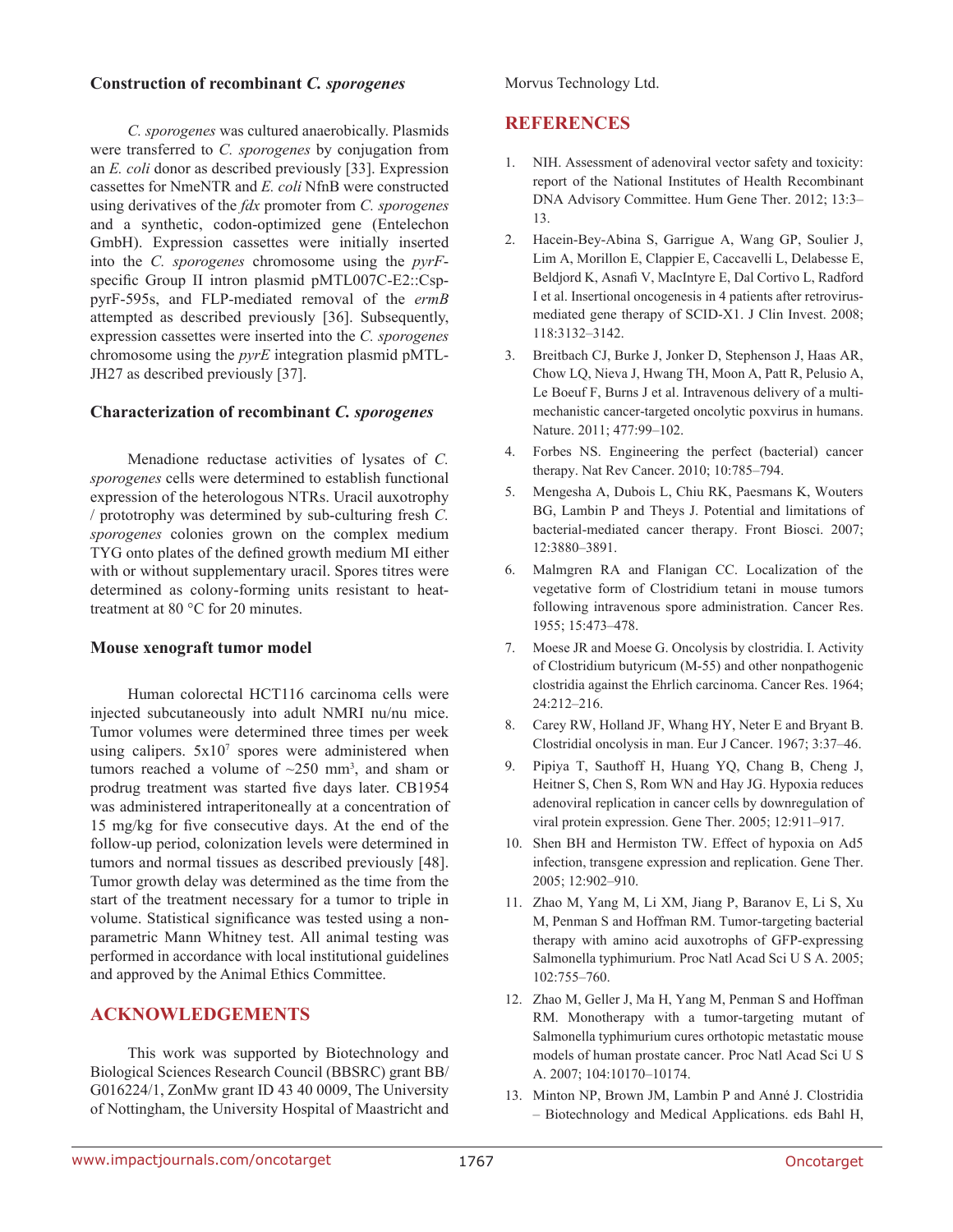Dürre P (Wiley-VCH Verlag GmbH) 2005.

- 14. Minton NP. Clostridia in cancer therapy. Nat Rev Microbiol. 2003; 1:237–242.
- 15. Minton NP, Mauchline ML, Lemmon MJ, Brehm JK, Fox M, Michael NP, Giaccia A and Brown JM. Chemotherapeutic tumour targeting using clostridial spores. FEMS Microbiol Rev. 1995; 17:357–364.
- 16. Lemmon MJ, van Zijl P, Fox ME, Mauchline ML, Giaccia AJ, Minton NP and Brown JM. Anaerobic bacteria as a gene delivery system that is controlled by the tumor microenvironment. Gene Ther. 1997; 4:791–796.
- 17. Fox ME, Lemmon MJ, Giaccia AJ, Minton NP and Brown JM. Genetically modified Clostridium for gene therapy of tumors. Methods Mol Med. 2000; 35:413–418.
- 18. Liu SC, Minton NP, Giaccia AJ and Brown JM. Anticancer efficacy of systemically delivered anaerobic bacteria as gene therapy vectors targeting tumor hypoxia/necrosis. Gene Ther. 2002; 9:291–296.
- 19. Theys J, Pennington O, Dubois L, Anlezark G, Vaughan T, Mengesha A, Landuyt W, Anné J, Burke PJ, Dûrre P, Wouters BG, Minton NP and Lambin P. Repeated cycles of Clostridium-directed enzyme prodrug therapy result in sustained antitumour effects in vivo. Br J Cancer. 2006; 95:1212–1219.
- 20. Liu SC, Ahn GO, Kioi M, Dorie MJ, Patterson AV and Brown JM. Optimized Clostridium-directed enzyme prodrug therapy improves the antitumor activity of the novel DNA cross-linking agent PR-104. Cancer Res. 2008 68:7995–8003.
- 21. Chung-Faye G, Palmer D, Anderson D, Clark J, Downes M, Baddeley J, Hussain S, Murray PI, Searle P, Seymour L, Harris PA, Ferry D and Kerr DJ. Virus-directed, enzyme prodrug therapy with nitroimidazole reductase: a phase I and pharmacokinetic study of its prodrug, CB1954. Clin Cancer Res. 2001 7:2662–2668.
- 22. Knox RJ, Friedlos F, Jarman M and Roberts JJ. A new cytotoxic, DNA interstrand crosslinking agent, 5-(aziridin-1-yl)-4-hydroxylamino-2-nitrobenzamide, is formed from 5-(aziridin-1-yl)-2,4-dinitrobenzamide (CB 1954) by a nitroreductase enzyme in Walker carcinoma cells. Biochem Pharmacol. 1988; 37:4661–4669.
- 23. Palmer DH, Milner AE, Kerr DJ and Young LS. Mechanism of cell death induced by the novel enzyme-prodrug combination, nitroreductase/CB1954, and identification of synergism with 5-fluorouracil. Br J Cancer. 2003; 89:944– 950.
- 24. Cui W, Gusterson B and Clark AJ. Nitroreductasemediated cell ablation is very rapid and mediated by a p53-independent apoptotic pathway. Gene Ther. 1999; 6: 764–770.
- 25. Michael NP, Brehm JK, Anlezark GM and Minton NP. Physical characterisation of the Escherichia coli B gene encoding nitroreductase and its over-expression in Escherichia coli K12. FEMS Microbiol Lett. 1994;

124:195–202.

- 26. Anlezark GM, Vaughan T, Fashola-Stone E, Michael NP, Murdoch H, Sims MA, Stubbs S, Wigley S and Minton NP. Bacillus amyloliquefaciens orthologue of Bacillus subtilis ywrO encodes a nitroreductase enzyme which activates the prodrug CB 1954. Microbiology. 2002; 148:297–306.
- 27. Anlezark GM, Melton RG, Sherwood RF, Coles B, Friedlos F and Knox RJ. The bioactivation of 5-(aziridin-1-yl)-2,4 dinitrobenzamide (CB1954)–I. Purification and properties of a nitroreductase enzyme from Escherichia coli–a potential enzyme for antibody-directed enzyme prodrug therapy (ADEPT). Biochem Pharmacol. 1992; 44:2289– 2295.
- 28. Knox RJ, Friedlos F, Sherwood RF, Melton RG and Anlezark GM. The bioactivation of 5-(aziridin-1-yl)- 2,4-dinitrobenzamide (CB1954)–II. A comparison of an Escherichia coli nitroreductase and Walker DT diaphorase. Biochem Pharmacol. 1992; 44:2297–2301.
- 29. Bettegowda C, Huang X, Lin J, Cheong I, Kohli M, Szabo SA, Zhang X, Diaz LA Jr, Velculescu VE, Parmigiani G, Kinzler KW, Vogelstein B and Zhou S. The genome and transcriptomes of the anti-tumor agent Clostridium novyi-NT. Nat Biotechnol. 2006; 24: 1573–1580.
- 30. Diaz LA Jr, Cheong I, Foss CA, Zhang X, Peters BA, Agrawal N, Bettegowda C, Karim B, Liu G, Khan K, Huang X, Kohli M, Dang LH et al. Pharmacologic and toxicologic evaluation of C. novyi-NT spores. Toxicol Sci. 2005; 88:562–575.
- 31. Smith AB 3rd, Freeze BS, LaMarche MJ, Sager J, Kinzler KW and Vogelstein B. Discodermolide analogues as the chemical component of combination bacteriolytic therapy. Bioorg Med Chem Lett. 2005; 15:3623–3626.
- 32. Dang LH, Bettegowda C, Huso DL, Kinzler KW and Vogelstein B. Combination bacteriolytic therapy for the treatment of experimental tumors. Proc Natl Acad Sci U S A. 2001; 98:15155–15160.
- 33. Heap JT, Pennington OJ, Cartman ST and Minton NP. A modular system for Clostridium shuttle plasmids. J Microbiol Methods. 2009;78: 79–85.
- 34. Danino T, Lo J, Prindle A, Hasty J and Bhatia SN. In Vivo Gene Expression Dynamics of Tumor-Targeted Bacteria. ACS Synthetic Biology. 2012; 1:465–470.
- 35. Heap JT, Pennington OJ, Cartman ST, Carter GP and Minton NP. The ClosTron: a universal gene knock-out system for the genus Clostridium. J Microbiol Methods. 2007; 70:452–464.
- 36. Heap JT, Kuehne SA, Ehsaan M, Cartman ST, Cooksley CM, Scott JC and Minton NP. The ClosTron: Mutagenesis in Clostridium refined and streamlined. J Microbiol Methods. 2010; 80:49–55.
- 37. Heap JT, Ehsaan M, Cooksley CM, Ng YK, Cartman ST, Winzer K and Minton NP. Integration of DNA into bacterial chromosomes from plasmids without a counterselection marker. Nucleic Acids Res. 2012; 40:59.